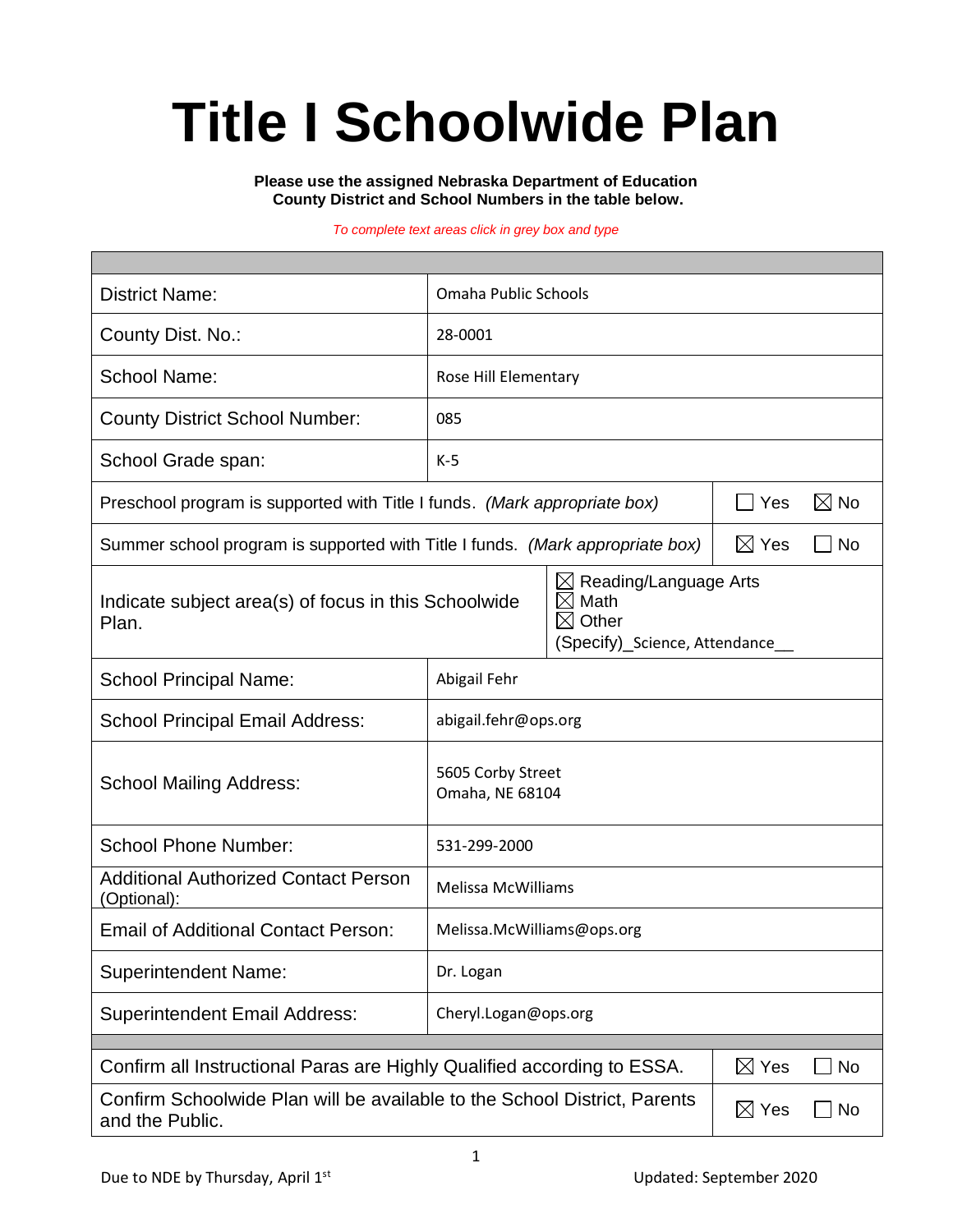| Names of Planning Team<br>(include staff, parents & at least one student if Secondary School) |                    |  | <b>Titles of those on Planning Team</b> |                                           |        |                   |  |
|-----------------------------------------------------------------------------------------------|--------------------|--|-----------------------------------------|-------------------------------------------|--------|-------------------|--|
|                                                                                               |                    |  |                                         |                                           | Parent |                   |  |
| <b>Heather Kes</b>                                                                            |                    |  | Administrator                           |                                           |        |                   |  |
|                                                                                               | <b>Tara Wilson</b> |  |                                         |                                           | Parent |                   |  |
| Abigail Fehr                                                                                  |                    |  |                                         | Parent                                    |        |                   |  |
| <b>Melissa McWilliams</b>                                                                     |                    |  |                                         | Administrator                             |        |                   |  |
| Kari Fisher                                                                                   |                    |  |                                         | <b>Instructional Facilitator</b>          |        |                   |  |
| <b>Christine Koltas</b>                                                                       |                    |  |                                         | <b>ELL Teacher</b>                        |        |                   |  |
|                                                                                               |                    |  |                                         |                                           |        | 2nd Grade Teacher |  |
|                                                                                               |                    |  |                                         |                                           |        |                   |  |
|                                                                                               |                    |  |                                         |                                           |        |                   |  |
|                                                                                               |                    |  |                                         |                                           |        |                   |  |
|                                                                                               |                    |  |                                         |                                           |        |                   |  |
|                                                                                               |                    |  |                                         |                                           |        |                   |  |
|                                                                                               |                    |  |                                         |                                           |        |                   |  |
|                                                                                               |                    |  |                                         |                                           |        |                   |  |
|                                                                                               |                    |  |                                         |                                           |        |                   |  |
|                                                                                               |                    |  |                                         |                                           |        |                   |  |
|                                                                                               |                    |  |                                         |                                           |        |                   |  |
|                                                                                               |                    |  |                                         |                                           |        |                   |  |
| <b>School Information</b><br>(As of the last Friday in September)                             |                    |  |                                         |                                           |        |                   |  |
| Enrollment: 245<br>Average Class Size: 20                                                     |                    |  |                                         | Number of Certified Instruction Staff: 28 |        |                   |  |
| Race and Ethnicity Percentages                                                                |                    |  |                                         |                                           |        |                   |  |
| White: 31 %                                                                                   | Hispanic: 10.2 %   |  |                                         | Asian: 24.1 %                             |        |                   |  |
| Black/African American: 18.4 %                                                                |                    |  | American Indian/Alaskan Native: .8 %    |                                           |        |                   |  |
| Native Hawaiian or Other Pacific Islander: .4 %<br>Two or More Races: 15.9 %                  |                    |  |                                         |                                           |        |                   |  |
| Other Demographics Percentages (may be found on NEP https://nep.education.ne.gov/)            |                    |  |                                         |                                           |        |                   |  |
| English Learner: 27.5 %<br>Poverty: 79.3 %<br>Mobility: 8.1 %                                 |                    |  |                                         |                                           |        |                   |  |
|                                                                                               |                    |  |                                         |                                           |        |                   |  |

| Assessments used in the Comprehensive Needs Assessment<br>(ie. NSCAS, MAP, ITBS, AIMS web, DIBELS, CAT etc.) |  |  |  |  |
|--------------------------------------------------------------------------------------------------------------|--|--|--|--|
| <b>NSCAS</b>                                                                                                 |  |  |  |  |
| <b>MAP</b>                                                                                                   |  |  |  |  |
| <b>Benchmarking</b>                                                                                          |  |  |  |  |
| Amira                                                                                                        |  |  |  |  |

٦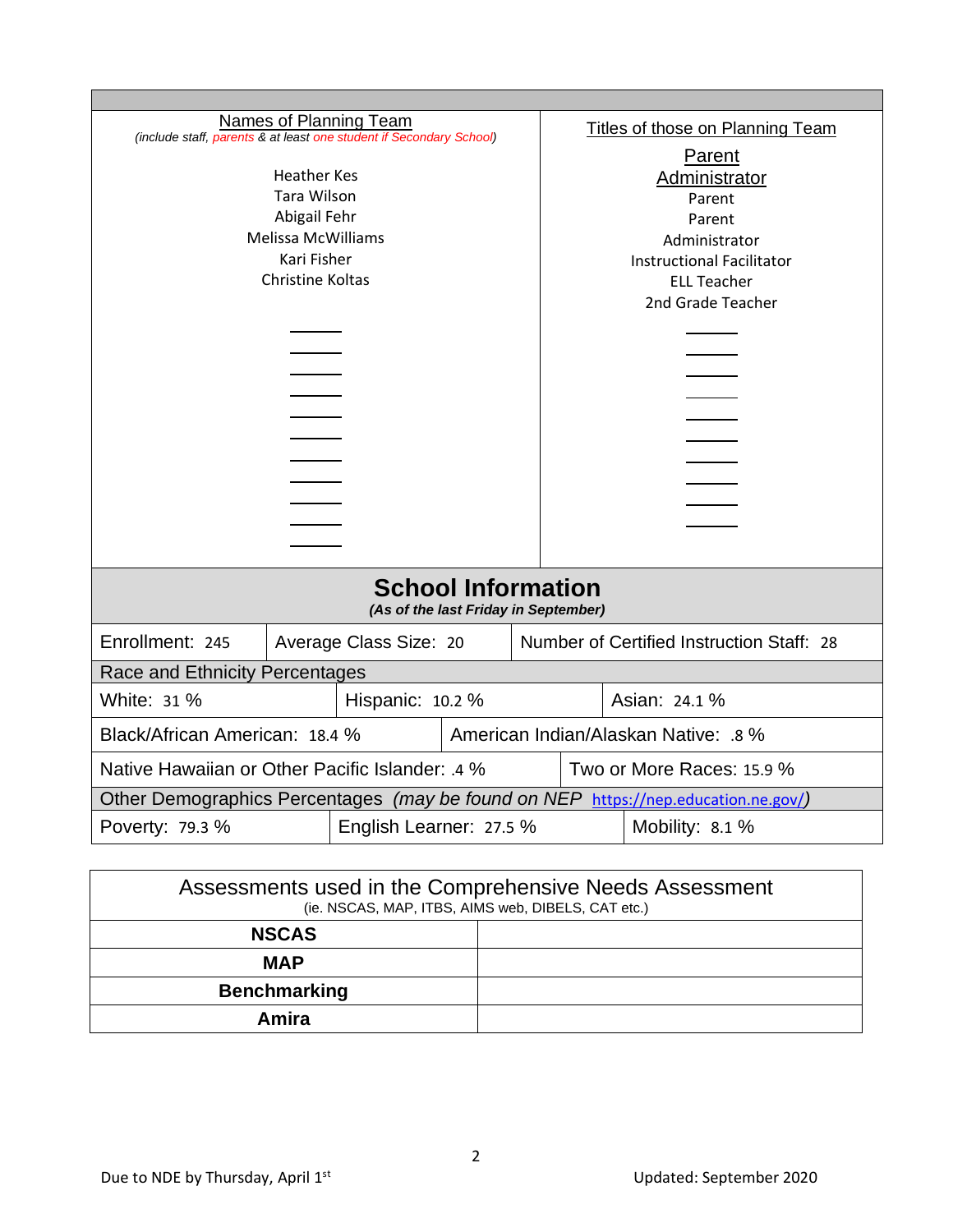## *Please write a narrative in each box below to correspond to the Rating Rubric.*

*Place documentation in corresponding folder on flash drive to support the narrative.*

#### **1. Comprehensive Needs Assessment**

**1.1** *Please provide a narrative below describing how data was used from a comprehensive needs assessment of the entire school to identify the needs of all children, particularly those who are failing, or are at-risk of failing to meet State academic standards, and how this analysis was used to plan curriculum, instruction and assessment decisions.*

Summative data was collected by the district at the end of the school year, then analyzed by our leadership team and classroom teachers. The collected data was compiled into a data book by the district. This data book was used to disaggregate data in order to determine a focus for the following year. We used data from Benchmarking, Fall MAP scores, Amira, and consistent coaching visits to help determine our focus and help create our School Improvement Plan. In conjuction with test data, we also look at the OPS Snapshot Report, which includes enrollment trends, mobility trends, attendance, and free/reduced lunch reports. Our continued focus is on Reading, Writing and Math. Using the disaggregated data from the prvious year, along with consistent coaching of teachers, we were able to see our strengths in addition to our needs in grades K-5, including BSP .

From our needs assessment, we identified specific high yield strategies from OPS's Best Instructional Handbook (BIHB) that will be used school-wide to increase student achievement for all students. As data is analyzed, strategies are identified for the School Improvement Plan and professional development dates are calendared. This is to ensure strategies are clear for teachers and they are able to execute them in the classrooms. As current data becomes available, such as MAP results, benchmark data, and Amira results, we use it to plan long-range goals and plans for both students and teachers. During grade level meetings, teachers use data to determine the needs of individual students and then differentiate instruction accordingly.

The Academic Data Representitive (ADR) attends monthly district meetings online to receive training on the different reports available to staff. The Instructional Facilitator attends monthly district meetings online to receive additional training on high yield strategies that are found in the BIHB along with new technology supports. The information is then brought back to the staff during grade level meetings and staff meetings to identify what supports or extensions are needed for individual students.

Documentation included in folder: School Improvement Plan, Grade Level Meeting Agendas, Professional Development Agendas, ADR Agendas, EILN Agendas, MAP data, Personal Plan of Action, EILN Agenda, Data Boards

**1.2** *Please provide a narrative below describing how information from parents and community was gathered to identify the needs of the school. Provide supporting documentation in the corresponding folder.*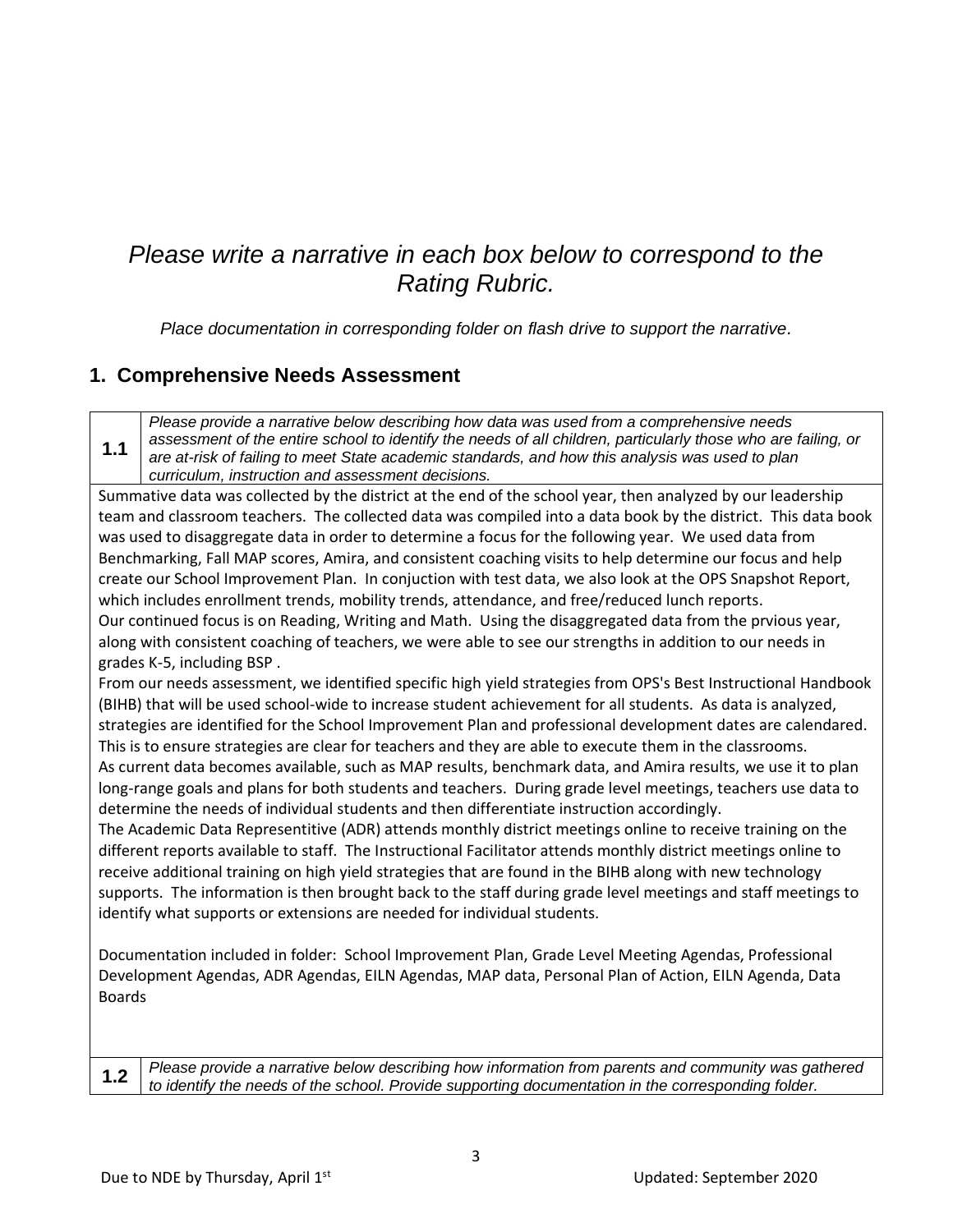Due to the national health emergency (i.e., COVID-19) the spring school calendar was impacted. This affected the collection of the Climate Survey responses; therefore, the 2019-2020 Climate Survey results are not displayed in the school Data Books.

Parents and teachers communicate daily- face to face, email, text messages, DOJO, behavior modification charts.

**1.3** *Please provide a narrative below describing the on-going improvement efforts, which should support the Continuous School Improvement Plan. Provide supporting documentation in the corresponding folder.* Our School Improvement Plan includes a focused, clearly defined plan that takes into account the complexity of teaching and learning relationships, which includes the shift to teaching remotely; a school culture that encourages onging professional development, and; alignment of purpose and actions among all staff members. We have narrowed our focus through teacher input and classroom observations to determine our area of growth that would make the most impact on student achievement. All professional development, coaching and discussions are centered around these areas. Because of our streamlined approach, teachers are more focused and determined to make growth and needed changes where necessary.

In addtion to our SIP process, Rose Hill continuously works to identify and meet the needs of all students. We hold grade level meetings virutally once every 10 days to communicate with teachers, to dissegragate data and to provide focused professional development. During these meetings, data is disaggregated to determine specific indivdual needs of students. Formative assessments, such as checks for understanding, student work, and common assessments are also used to make instructional decisions. Currently, teachers use the pacing guide provided by the district, table of specifications and standards to plan for their classroom. Additionally, this information provides a guide as to what professional development is needed for teachers and/or paraprofessionals.

Teachers are also encouraged to sign up for the Student Assistance Team (SAT) meetings as soon as a need is detected for individual students. During these meetings we discuss what is happening in the classroom, what support the teacher needs and what other supports we can provide.

Documentation included in the folder: Table of Specifications for ELA & Math, SIP, Data used to inform instruction

#### **2. Schoolwide reform strategies**

**2.1** *Please provide a narrative below describing the additional assistance provided for students at risk of not meeting the challenging state academic standards. Provide supporting documentation in the corresponding folder.*

Students at Rose Hill have various opportunities to extend or have extra practice with the state academic standards. Teachers analyze data in determining at-risk students to and identify strengths and areas of growth needed to make instructional decisions. Students are continually placed into services or activities that will assist them in moving toward proficiency or higher. The following services and/or activities are in place to assist students in reaching their goals: after school tutoring, summer school, LLI intervention for selected students, 1:1 tutoring with paraprofessionals throughout the day. Various other resources are available to help meet all students' needs. Students are referred to Connections Therapist, Silent Mentors, PAC facilitator, and the Guidance Counselor as needed. The school has a strong MTSSB foudation. (Multi-tiered Systems of Support-Behavior.) Rose Hill is known to do home visits too. This builds relationships which increases social, emotional, and academic growth. Additionally, we have 1 Resource Teacher and one Speech/Language teacher who work with students according to IEP goals.

High quality professonal development is provided through our teachers, Instructional Facilitator, district leaders, outside professionals and/or the Principal.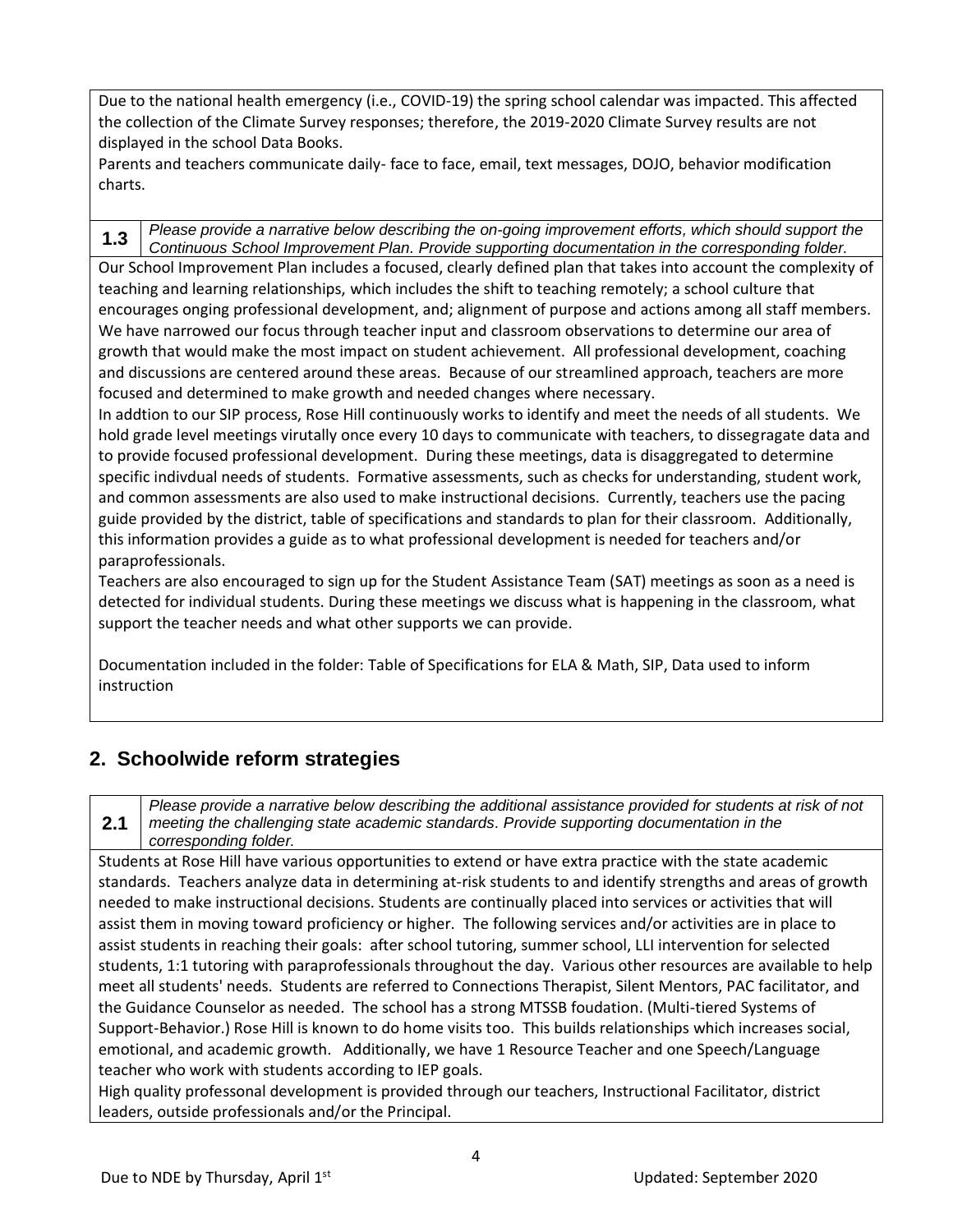Documentation included in this folder: BIPB, tutoring form, silent mentoring information, NSCAS calendar, LLI tutoring form, SAT form , DIBS, Silent Mentor, RIA,

### **3. High quality and ongoing professional development**

#### **3.1** *Please provide a narrative below describing the professional development and other activities provided to improve instructional effectiveness and use of academic data to guide instruction. Provide supporting documentation in the corresponding folder.*

Professional development is an ongoing and welcomed event at Rose Hill. Our teachers and support staff are always eager to learn. In 2017-18 we created a 5-year School Improvement Plan (SIP) that incorporates professional development. Years prior, our focus was on student engagement. This year, our focus has been on checks for understanding and incorporating technology using district provided iPads. Teachers determined through the SIP process that students are overtly engaged and are mastering content because of this. Our next step is increased focus on checks for understanding continuoulsy while teaching. This necessary professional development will expand teacher's instructional knowledge (this year, the focus has been on checks for understanding and incorporating technology using iPads.) When students and teachers are clear of the learning target with ample checks for understanding, they are more apt to master the concepts presented to them. Teachers are constantly using data to identify student needs and strengths. When doing this, the instructional facilitator and principal take notes to determine what professional development is needed to best assist the teachers/paras/ and students. Weekly coaching visits also provide an opportunity to identify teacher strengths and areas for growth. Professional development is provided by a variety of educators and outside consultants. Along with the SATs, Grade Level Meetings, and PD days, we also meet two Mondays a month for staff meetings held online. Most often, staff meetings consist of professional development. Whether it is coming from the district, a current teacher attending graduate classes or the leadership team, it is our goal to continually provide best practices which teachers can use right away to increase student achievement. Once professional development has taken place, teachers are coached by the leadership team. We know that when teachers are supported in their efforts of trying a new strategy, there is a high level of return. Along with coaching, teachers can also have others come in and model the strategy for them in their classroom, then coaching will occur, followed by a brief discussion. The focus of this method is to make sure the teacher and students feel succcess in their classroom. Peer observations are also encouraged. Teachers visit each other's classrooms to gain instructional knowledge from each other.

Documenation in folder: Coaching Schedule, PD, Staff Meeting Agenda, SIP

#### **4. Strategies to increase parent and family engagement**

**4.1** *Please provide a narrative below describing how the School-Parent Compact was jointly developed and how it is distributed. Provide supporting documentation in the corresponding folder.*

Since we were not Title I last year, we did not have a parent compact. The parent compact we developed uses ideas from a prior Title I compact along with the input of parents. Each year, it is our goal to elicit feedback from parents and students in order to review and revise the compact as needed. We will revisit the compact at various parent meetings to ensure that all parties are fulfilling their responsibilities. At our opening parent meeting, we will discuss the compact, share data and the school improvement plan as well as the Title I process and what it means for our school.

Our PTO, small but mighty, is very involved in planning and organizing parent and family activities. The PTO sends newsletters home monthly to discuss upcoming events and to coordinate efforts to make them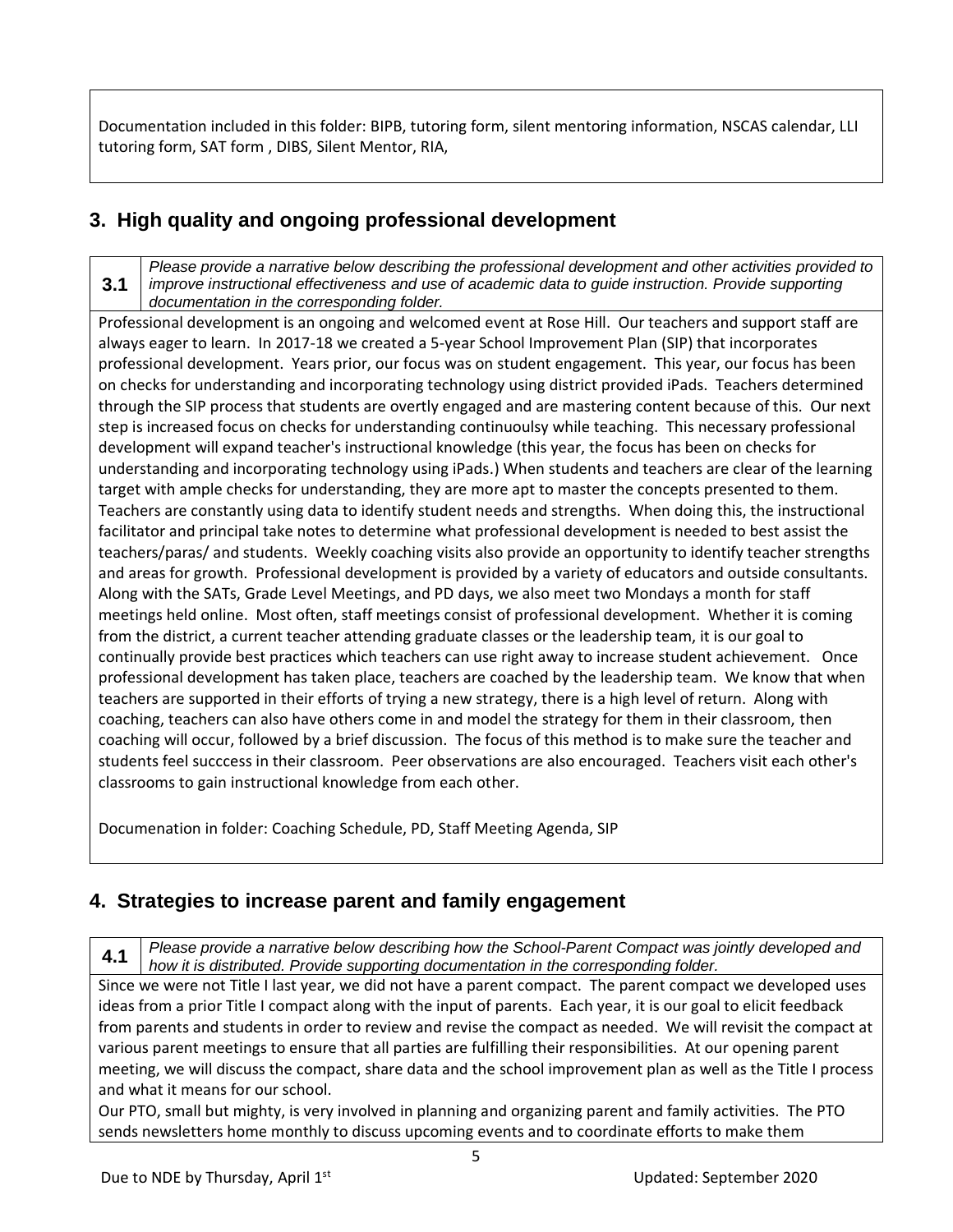successful. In the past, these included: Literacy Nights, Math and Game Nights, Art Festivals, W,ellness Events and Career Day.

Documentation included in the folder: School-Parent Compact, Back to School Night flyer, Opening letter

**4.2** *Please provide a narrative below describing how parents were involved in developing the Title I Parent and Family Engagement Policy or Procedure. Provide supporting documentation in the corresponding folder.*

As a new Title I school, we will continue having staff and parents meet monthly at our virutal PTO evening meetings. In addition, we will begin the annual parent meetings during the school year. We will also start Coffee and Conversation Morning Meetings either monthly or bi-monthly. During these meetings parents will be provided data results, information about curriculum, technology, assessments, attendance policy, and parents will be given the opportunity to provide feedback on what next steps they would like to see happenig in the school. During these meetings, parents will also have the opportunity to hear from our counselor and community partners, such as City Lights Church. All familes are invited to attend, therefore, interpreters will be provided as needed.

Families will be included in the annual review of the school-parent compact and will be provided the opportunity to suggest revisions and/or additions.

Documentation included in folder: Newsletters, Family Engagement

**4.3** *Please provide a narrative below describing how and when the annual Title I parent meeting is/was held informing parents of the school's participation in Title I. Provide supporting documentation in the corresponding folder.*

We plan on having continued virtual meetings throughout the school year. PTO meets the second Tuesday of each month. Our student assisstant team (SAT) meetings are officially held before and after school, however we accommodate paretnts as much as possilbe. Report card conferences are held Wednesday and Thursday nights virutally of district conference week.

Teachers understand the importance of ongoing parent communication via TEAMS, email, texting, phone calls or DOJO. Teachers are asked to keep documentation when communicating with parents through Infinite Campus so there is an ongoing record of communication. Written communication is provided to all families and the community through monthly newsletters and local communications. This year, school-wide text messaging was also availble.

Documentation included in folder: PTO Agenda, Calendar of conference week

### **5. Transition Plan**

**5.1** *Please provide a narrative below describing the school's transition plan for incoming students to support, coordinate and integrate services from their previous program or school (i.e. Headstart and/or other Early Childhood Program to Elementary, Elementary to Intermediate, Intermediate to Middle School, Middle School to High School).*

Rose Hill has multiple activites and services for student and parents that will be transitioning into the elementary school program. In the past, all families are invited to Kindergarten Round Up in January. During Kindergarten round up, families are able to briely meet the Kindergarten teachers and then learn from several school staff such as the nurse, principal, student support liason, instructional facilitor and counselor. During this time, upcoming students are assigned a Kindergarten buddy in the classroom to work on a fun activity.